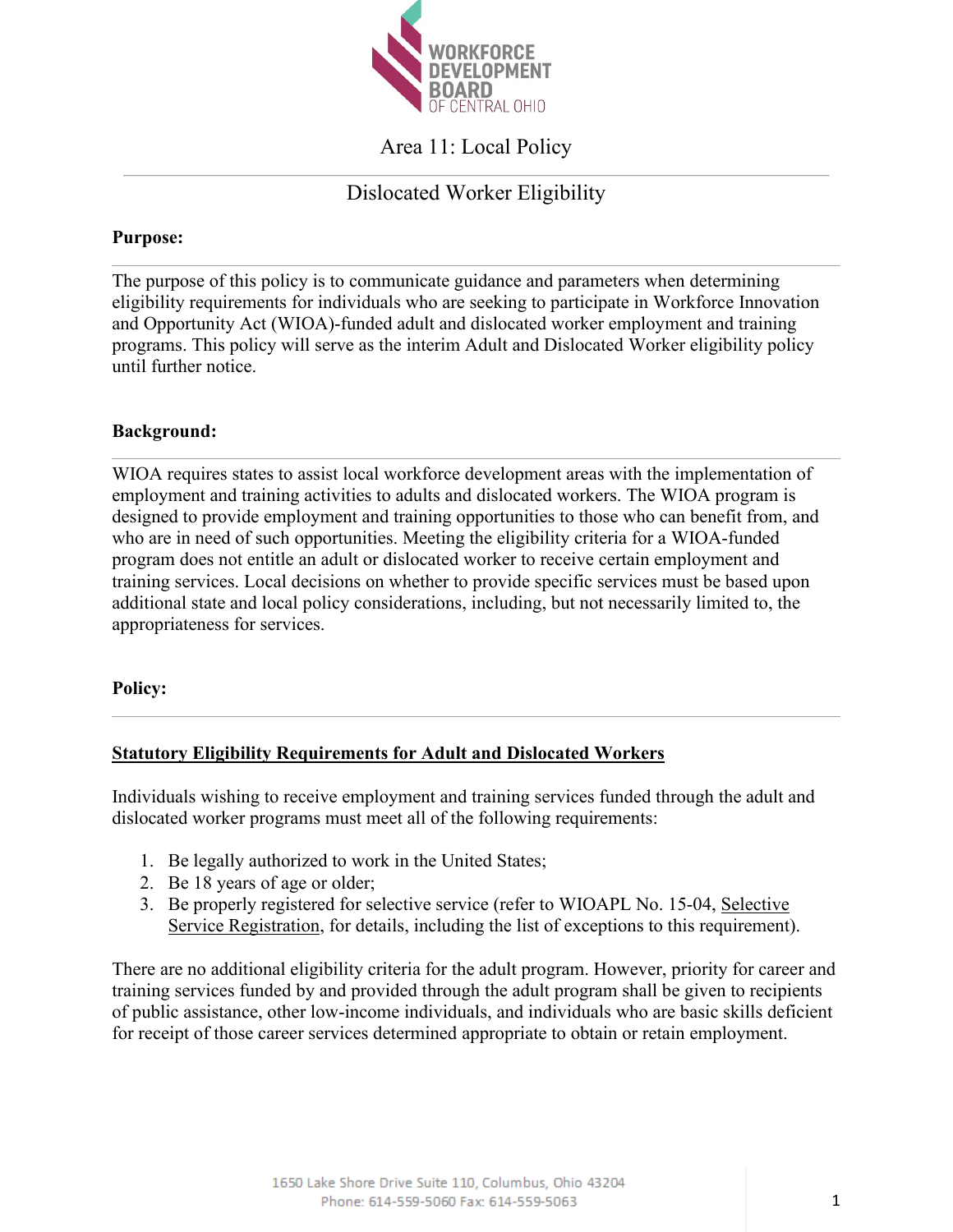## **Additional Statutory Eligibility Requirements for Dislocated Workers**

In addition to the requirements listed above, an individual must also fall into one or more of the following eligibility categories as outlined in section 3(15) (A-E) of WIOA:

Category A: Terminated or Laid Off, or Received a Notice of Termination or Layoff from Employment

- Has been terminated or laid off or has received a notice of termination or layoff from employment; **AND**
- Is eligible for or has exhausted entitlement to unemployment compensation; **OR**
- Has been employed for a duration sufficient to demonstrate attachment to the workforce, but is not eligible for unemployment compensation due to insufficient earnings or having performed services for an employer that were not covered under a state unemployment compensation law; **AND**
- Is unlikely to return to a previous industry or occupation.

### Category B: Plant Closure or Substantial Layoff

- Has been terminated or laid off, or has received a notice of termination or layoff, from employment as a result of any permanent closure of or any substantial layoff at a plant, facility, or enterprise; **OR**
- Is employed at a facility where the employer has made a general announcement that such facility will close within 180 days; **OR**
- For purposes of eligibility to receive services other than training services described in section 134(c)(3) of WIOA, career services described in section  $134(c)(2)(A)(xii)$  of WIOA, or supportive services, is employed at a facility at which the employer has made a general announcement that such facility will close.

### Category C: Self-Employed Individual

• Was self-employed (including employment as a farmer, a rancher, or a fisherman) but is **unemployed as a result of natural disasters; or general economic conditions** in the community where the individual resides.

### Category D: Displaced Homemaker

• Is a displaced homemaker.

### Category E: Military Spouse

• Is the spouse of a member of the Armed Forces on active duty (as defined in section 101(d)(1) of title 10, United States Code), and who has experienced a loss of employment as a direct result of relocation to accommodate a permanent change in duty state of such member; OR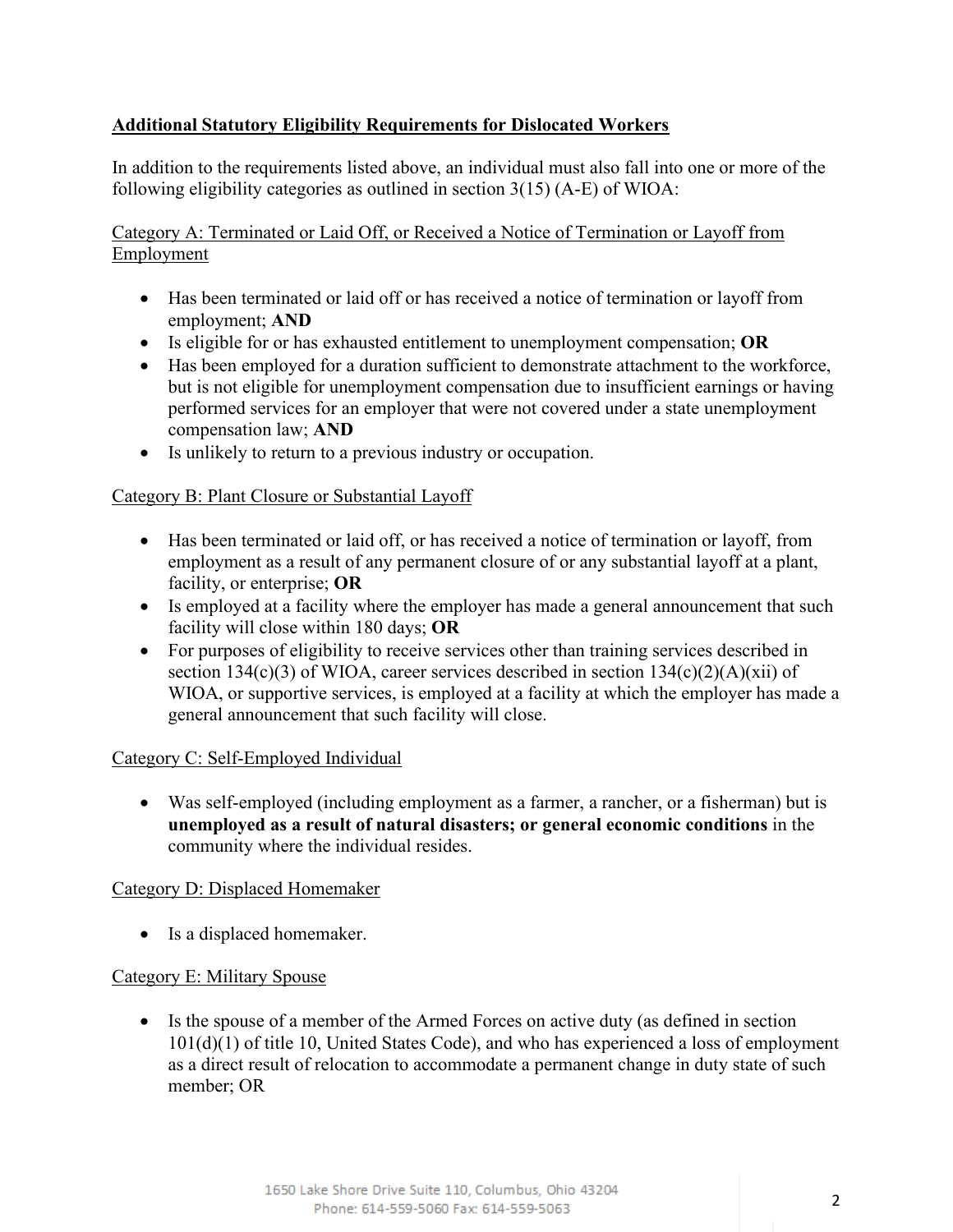• Is the spouse of a member of the Armed Forces on active duty and who meets the criteria of a displaced homemaker who is unemployed or underemployed and is experiencing difficulty in obtaining or upgrading employment.

#### **Special Eligibility Conditions for Dislocated Workers**

The following are special circumstances that, when met, allow the worker to be determined eligible for the dislocated worker program provided that the applicant is authorized to work in the United States, is 18 years of age or older, and is properly registered for selective service.

A. Reemployment Services and Eligibility Assessment (RESEA) and Unemployment Compensation Reemployment Services (UCRS)

The RESEA and UCRS systems are early intervention approaches for providing dislocated workers with reemployment services to expedite their return to productive employment. The Ohio Job Insurance (OJI) system selects claimants who have no return to work date, are not job attached, have received a first UC payment, and were previously employed in a declining industry for participation in both programs. These selected claimants are considered to be unlikely to return to their previous occupations or industries and are considered dislocated workers under Category A: Terminated or Laid Off or Received a Notice of Termination or Layoff from Employment.

B. Trade Eligible

The Trade Adjustment Act (TAA) is a program that assists individuals, who became unemployed as a result of increased imports, with their return to suitable employment based upon an approved petition. The TAA program provides reemployment services and allowances for eligible individuals. Applicants are considered to be dislocated workers under Category A: Terminated or Laid Off, or Received a Notice of Termination or Layoff From Employment, when the affected worker provides a copy of the petition approval letter or a screen shot from the "Program Data" tab on "Basic Intake" from the Ohio Workforce Case Management System (OWCMS) indicating that the individual is trade eligible.

#### C. Locked-out Workers

Locked-out workers are considered to be dislocated workers under Category A: Terminated or Laid Off or Received a Notice of Termination or Layoff From Employment, when an ODJFS Office of Unemployment Compensation hearing officer has issued a determination that a lockout exists.

The listing of ODJFS Unemployment Compensation lockouts can be found at: [http://jfs.ohio.gov/owd/WorkforceProf/policy\\_info.stm.](http://jfs.ohio.gov/owd/WorkforceProf/policy_info.stm)

D. Buyouts and Forced or Early Retirements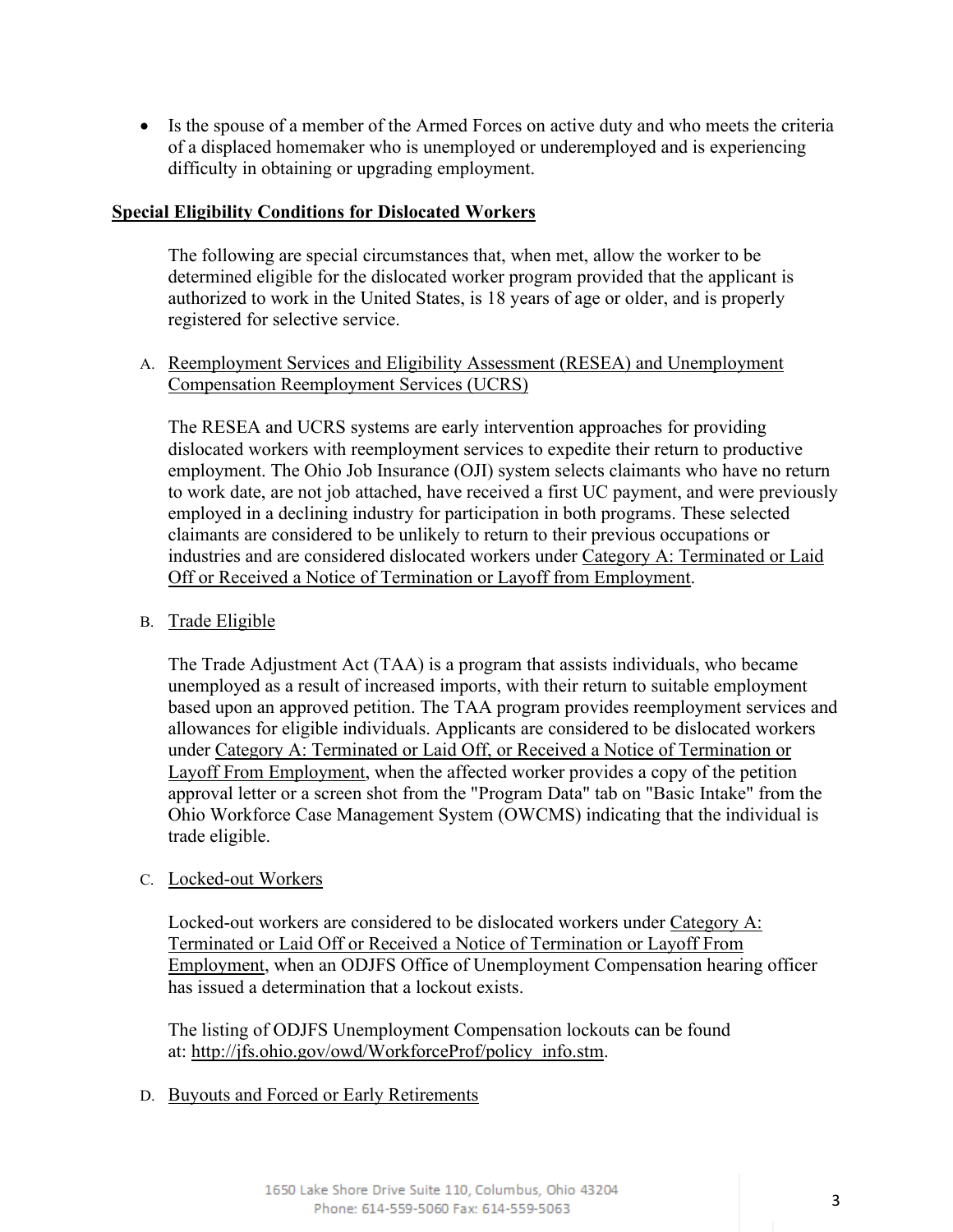Workers who receive buyouts or who are forced to retire are considered dislocated workers under Category A: Terminated or Laid Off, or Received a Notice of Termination or Layoff from Employment, when all of the following conditions are met:

- The employer has offered a buyout or early retirement or forced an early retirement as a means to reduce its workforce by providing a financial incentive for long-term (and therefore better paid) workers to leave their employment; and
- The participating workers would not be voluntarily leaving their positions or retiring from employment at this time; and
- The worker is eligible for Unemployment Insurance (UI); and
- Is unlikely to return to a previous industry or occupation.

Workers in the situation listed above are considered to be preserving the jobs for employees with less seniority.

E. Transitioning Service Members and Recently Separated Veterans

Dislocated worker funds can help transitioning service members or recently separated veterans enter or reenter the civilian labor force.

If the transitioning service member or the recently separated veteran is separating from the Armed Forces with a discharge that is anything other than dishonorable, the transitioning service member or recently separated veteran qualifies for dislocated worker activities based on the following criteria:

- The transitioning service member or recently separated veteran has received a notice of separation, a DD-214 from the Department of Defense, or other documentation showing a separation or imminent separation from the Armed Forces to satisfy the termination or layoff part of the dislocated worker eligibility criteria;
- The transitioning service member or recently separated veteran qualifies for the dislocated worker eligibility criteria on eligibility for or exhaustion of unemployment compensation; and
- As a transitioning service member or recently separated veteran service member, the individual meets the dislocated worker eligibility criteria that the individual is unlikely to return to a previous industry or occupation.

## **Definitions:**

Attachment to workforce: An individual who, at the time of application for WIOA services, worked at the same company or in the same occupation for 15 out of the last 26 weeks.

Basic skills deficient: an individual who is unable to compute or solve problems, or read, write, or speak English, at a level necessary to function on the job, in the individual's family, or in society.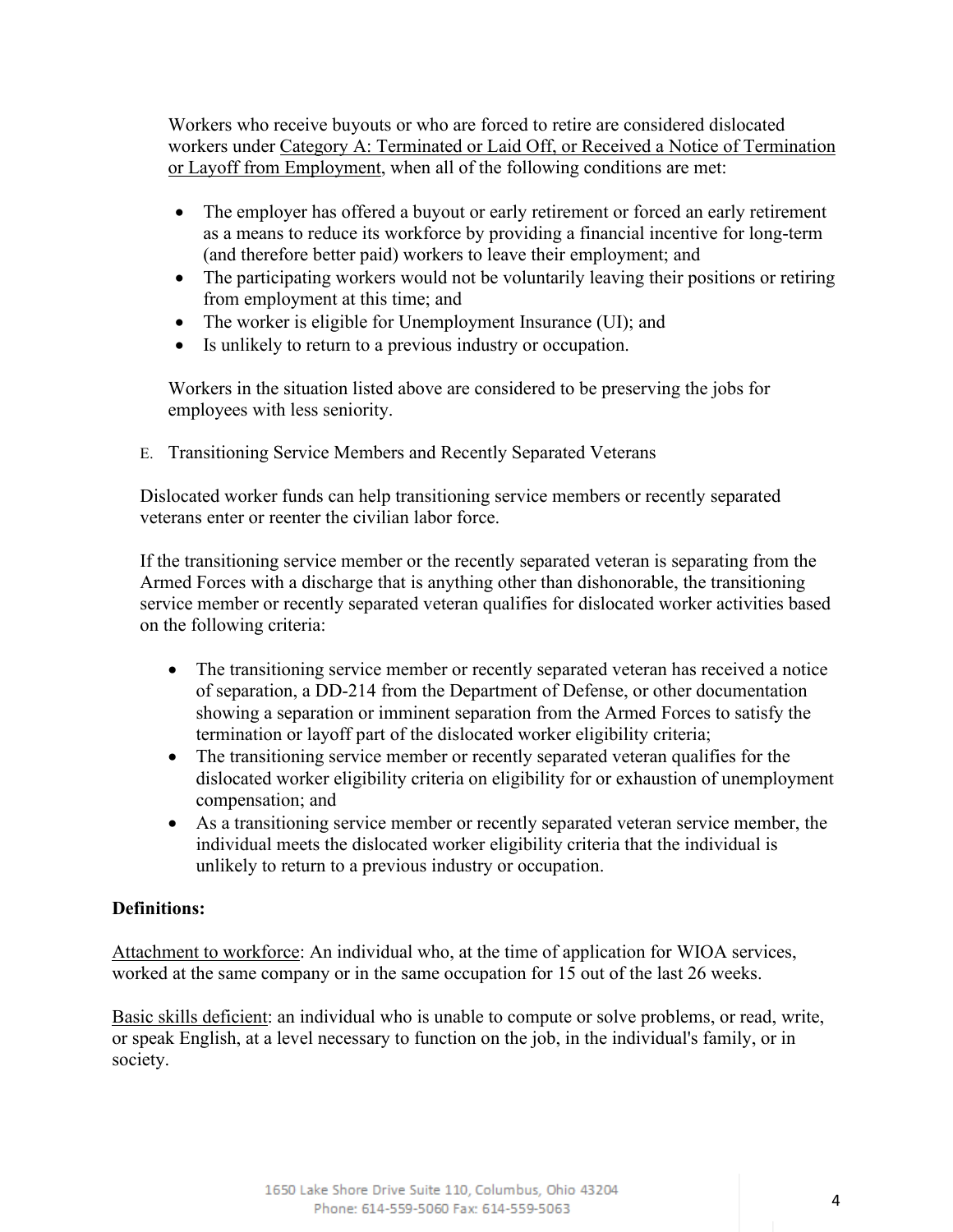Disability: Any person who has a physical, sensory, or mental impairment, which substantially limits one or more major life activities per the American Disabilities Act of 1990 (42 U.S.C. 12102) and has record of such impairment or is regarded as having such impairment.

Displaced homemaker: An individual who has been providing unpaid services to family members in the home and who:

- Is unemployed or underemployed and is experiencing difficulty in obtaining or upgrading employment; **AND**
- Has been dependent on the income of another family member, but is no longer supported by that income; **OR**
- Is the dependent spouse of a member of the Armed Forces on active duty (as defined in section  $101(d)(1)$  of title 10, United States Code) and whose family income is significantly reduced because of a deployment (as defined in section 991(b) of title 10, United States Code, or pursuant to paragraph (4) of such section); a call or order to active duty pursuant to a provision of law referred to in section 101(a)(13)(B) of title 10, United States Code; a permanent change of station; or a service-connected (as defined in section 101(16) of title 38, United States Code) death or disability.

Eligible for or has exhausted unemployment insurance: An individual who has been determined to be eligible for benefit payments under one or more State or Federal unemployment compensation programs whether or not he or she has exhausted his/her benefit rights. An individual need not actually receive benefits to be eligible.

Farmer, ranch worker or fisherman: An individual who is self-employed or employed by another, on a farm, ranch, or boat, which produces agricultural or food products with annual sales of \$1,000 or more, or who receives at least 50 percent of their family or individual income from agricultural or food production.

General announcement: A communication by an employer stating intent to close a business within 180 days.

Laid-off or layoff: A separation due to the lack of work or other factor(s) not related to the behavior of the employee.

Natural disaster: Events that may include a hurricane, tornado, storm, flood, high water, winddriven water, tidal wave, tsunami, earthquake, volcanic eruption, landslide, mud-slide, snowstorm, ice storm, drought, fire, explosion, or other catastrophe.

Notice of termination from employment: A written notice from an employer concerning the layoff or termination of an employee. Such written notice of layoff or termination may consist of:

• A final letter from an employer laying off or terminating the employee (which includes the layoff or termination date); or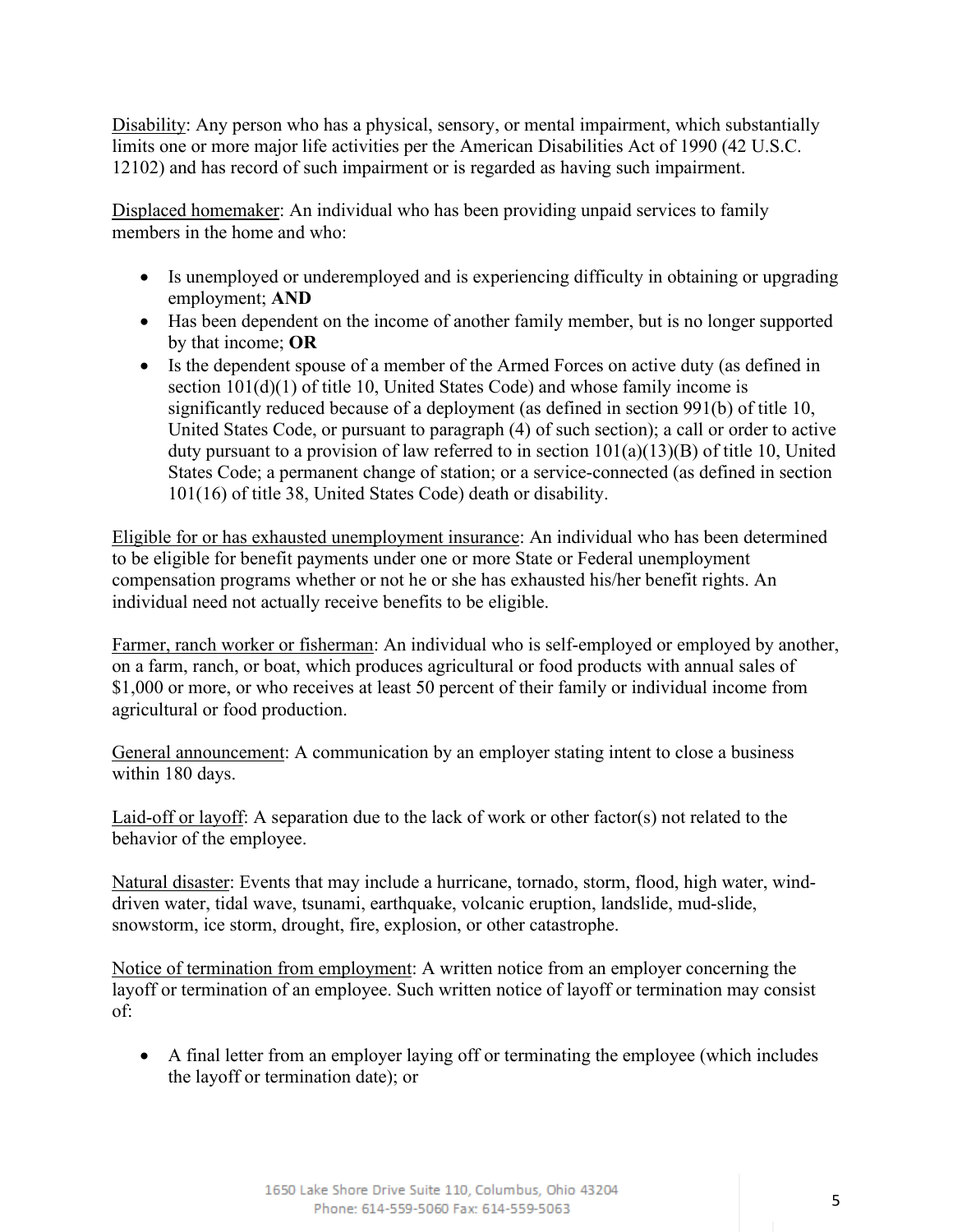• A public announcement by an employer about an upcoming lay-off or termination affecting groups of employees, provided that the announcement makes clear that the applicant is a member of that group.

Occupation: An individual's usual or principal work, business, profession, or trade used as a means of earning a living.

Permanent closure: The permanent shutdown of a plant, facility or enterprise.

Public assistance: as defined in section (3)(50) of WIOA, federal, state, or local government case payments for which eligibility is determined by a needs or income test. This includes temporary assistance for needy families (TANF), supplemental nutrition assistance program (SNAP), or supplemental security income (SSI).

Plant, facility or enterprise: A distinct unit of business or industry; for example the closure of a division of a corporation, the entire facility at a specific site or location, or the closure of a functional unit, such as a warehouse.

Recently separated veteran: any veteran who applies for participation under WIOA within 48 months after the discharge or release from active military, naval, or air service.

Self-employed: Was self-employed (including employment as a farmer, a rancher, or a fisherman) but is **unemployed as a result of natural disasters; or general economic conditions** in the community where the individual resides.

Substantial layoff: Any reduction in force that is not the result of a total plant/branch/office closing, but still results in an employment loss at a single site of employment during any 60 day period for:

- 1. At least 25 percent of employees, or
- 2. At least 50 employees.

Termination of employment: Separation from employment due to reasons other than discharge for cause, voluntary departure or retirement; OR individuals who accept early or forced retirement as part of a reduction in workforce; OR an individual who has been dismissed but is still eligible for unemployment compensation.

Transitioning service member: an individual in active duty status (including separation leave) who registers for employment services and is within 24 months of retirement or 12 months of separation.

Underemployment: An individual who is working part time but desires full time employment, or who is working in employment not commensurate with the individual's demonstrated level of educational and/or skill achievement. Also, includes individuals who fall below the dislocated worker self-sufficiency threshold, as defined in Area 11's Self-Sufficiency policy.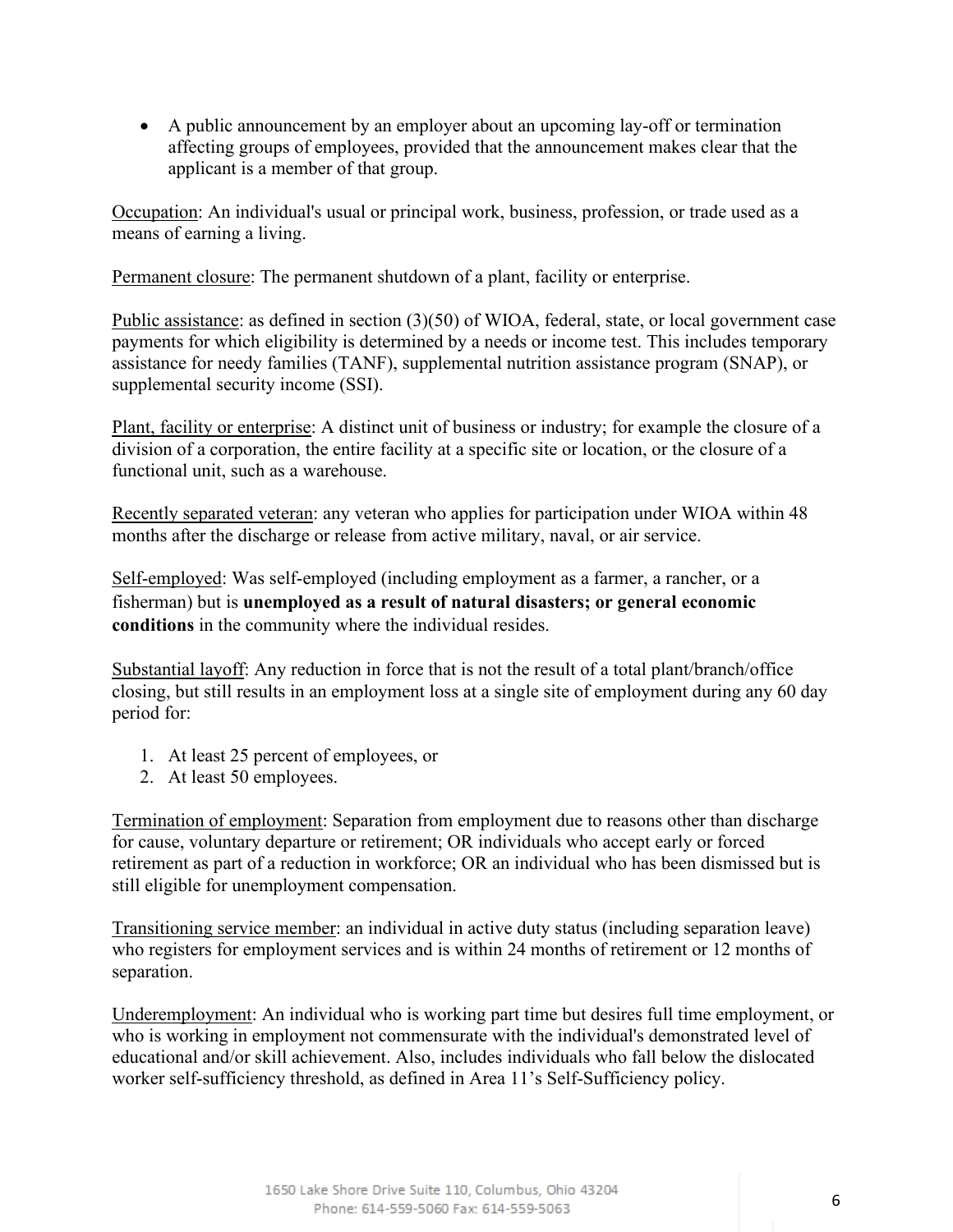Unemployed individual: An individual who is without a job, who is able to work, and who is available for work. The determination of whether an individual is without a job is made in accordance with the criteria used by the Bureau of Labor Statistics in defining individuals as unemployed.

Unemployed as a result of general economic conditions or natural disaster: Business lost due to one of the following reasons:

- 1. The closure or substantial lay-off of a primary supplier or customer affecting the selfemployed applicant's products or services;
- 2. Less demand for the occupation or product within the community;
- 3. A decline in profits significant enough to lead to closure, documented by most recent tax return or other company documents showing negative gains/losses statement; or
- 4. Natural disaster, as defined by State or Federal declaration.
- 5. Self-employed individuals, including contractors and those working in the gig economy, who are unable to work due to the COVID-19 pandemic.

Unlikely to return to previous industry or occupation: An individual who is laid off and falls into one of the following categories:

- 1. The number of jobs in the applicant's previous industry/occupation is declining based on Labor Market Information (LMI) data;
- 2. The projected annual increase in employment growth within the local area based on LMI or O\*Net is fewer than 100 jobs in the previous industry (including replacements) or the projected annual increase in growth openings is fewer than 30 jobs in the previous occupation;
- 3. The applicant is dislocated from a job not found on the most recent local or state list of demand occupations (if applicable).
- 4. The applicant has conducted a dedicated but unsuccessful job search in the previous industry/occupation, as evidenced by employer rejection letters or employer contact logs;
- 5. Evidence, preferably from several sources including OhioMeansJobs.com, professional journals, etc., of few openings in the previous industry or occupation; or
- 6. The applicant is unable to perform the duties of the previous job due to age, ability, or disability (as defined in this section).
- 7. The applicant has been either permanently or temporarily dislocated from a job as a result of a COVID-19 related shutdown or layoff

Veteran: An individual who served in the active military, naval, or air service, and who was discharged or released from such service under conditions other than dishonorable, which may include National Guard or Reserve personnel.

The JFS 13186, Self-Attestation form remains acceptable source documentation for both additions to the eligibility criteria. Please see WIOAPL 15-07.2 for other acceptable source documentation.